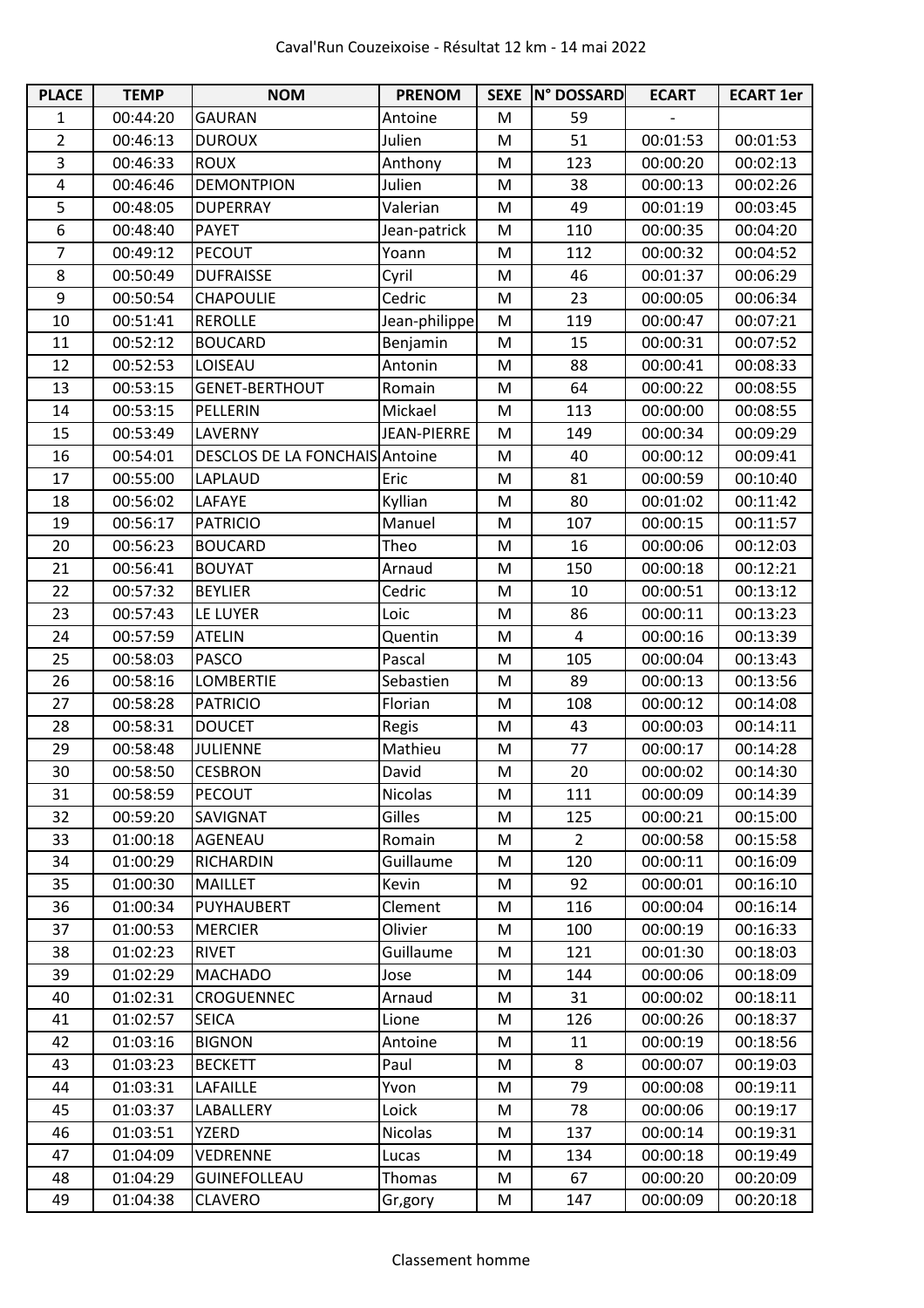| 50 | 01:04:57 | <b>BEYLIER</b>       | Fabien        | M | $\mathbf{1}$   | 00:00:19 | 00:20:37 |
|----|----------|----------------------|---------------|---|----------------|----------|----------|
| 51 | 01:05:20 | CHAMPAGNOL           | Daniel        | M | 146            | 00:00:23 | 00:21:00 |
| 52 | 01:05:34 | <b>MARTIN</b>        | Bertrand      | M | 93             | 00:00:14 | 00:21:14 |
| 53 | 01:05:37 | <b>THOMAS</b>        | Aurelien      | M | 130            | 00:00:03 | 00:21:17 |
| 54 | 01:05:45 | <b>DESORMEAUX</b>    | Jerome        | M | 41             | 00:00:08 | 00:21:25 |
| 55 | 01:06:05 | LASVERGNAS           | Laurent       | M | 85             | 00:00:20 | 00:21:45 |
| 56 | 01:06:55 | <b>ARNAUD CORMOS</b> | Nicolas       | M | 140            | 00:00:50 | 00:22:35 |
| 57 | 01:07:37 | <b>DELHOUME</b>      | Jean-pierre   | M | 36             | 00:00:42 | 00:23:17 |
| 58 | 01:08:12 | <b>DEGORTES</b>      | Julien        | M | 35             | 00:00:35 | 00:23:52 |
| 59 | 01:08:16 | <b>DUCHIRON</b>      | Noa           | M | 45             | 00:00:04 | 00:23:56 |
| 60 | 01:08:16 | <b>TIBERIO</b>       | Martin        | M | 131            | 00:00:00 | 00:23:56 |
| 61 | 01:08:21 | <b>DUPUY</b>         | Mickael       | M | 145            | 00:00:05 | 00:24:01 |
| 62 | 01:09:00 | <b>VEYRIRAS</b>      | Alexandre     | M | 135            | 00:00:39 | 00:24:40 |
| 63 | 01:09:25 | <b>CIBOT</b>         | Francois      | M | 27             | 00:00:25 | 00:25:05 |
| 64 | 01:09:55 | <b>HILL</b>          | Aaron         | M | 69             | 00:00:30 | 00:25:35 |
| 65 | 01:10:12 | SENEQUE              | Fabien        | M | 143            | 00:00:17 | 00:25:52 |
| 66 | 01:10:27 | <b>TIPHONNET</b>     | Jean francois | M | 132            | 00:00:15 | 00:26:07 |
| 67 | 01:10:35 | <b>MERCIER</b>       | Nicolas       | M | 99             | 00:00:08 | 00:26:15 |
| 68 | 01:10:42 | ZACCHINI             | Stephane      | M | 138            | 00:00:07 | 00:26:22 |
| 69 | 01:10:53 | <b>BEAUBELIQUE</b>   | Cyril         | M | 7              | 00:00:11 | 00:26:33 |
| 70 | 01:11:25 | <b>JOUENNE</b>       | Fabien        | M | 75             | 00:00:32 | 00:27:05 |
| 71 | 01:11:26 | <b>BARON</b>         | Gregoire      | M | 6              | 00:00:01 | 00:27:06 |
| 72 | 01:11:28 | <b>VIGNAUD</b>       | S, bastien    | M | 136            | 00:00:02 | 00:27:08 |
| 73 | 01:11:30 | <b>DAMM</b>          | Nicolas       | M | 32             | 00:00:02 | 00:27:10 |
| 74 | 01:11:46 | SALAUN               | Stephane      | M | 124            | 00:00:16 | 00:27:26 |
| 75 | 01:11:50 | <b>TALLET</b>        | Patrick       | M | 127            | 00:00:04 | 00:27:30 |
| 76 | 01:12:53 | <b>BOIVIN</b>        | Gregory       | M | 14             | 00:01:03 | 00:28:33 |
| 77 | 01:13:51 | <b>GENIN</b>         | Jean-luc      | M | 65             | 00:00:58 | 00:29:31 |
| 78 | 01:13:51 | <b>PARCELIER</b>     | Jean-henri    | M | 103            | 00:00:00 | 00:29:31 |
| 79 | 01:14:05 | <b>MICHEAU</b>       | Geoffrey      | M | 101            | 00:00:14 | 00:29:45 |
| 80 | 01:14:24 | <b>GARRAUD</b>       | Henri         | M | 58             | 00:00:19 | 00:30:04 |
| 81 | 01:14:37 | ARNAUD               | Laurent       | M | $\overline{3}$ | 00:00:13 | 00:30:17 |
| 82 | 01:15:08 | <b>COUDERT</b>       | Stephane      | M | 28             | 00:00:31 | 00:30:48 |
| 83 | 01:16:19 | CHAZELAS             | Stephane      | M | 26             | 00:01:11 | 00:31:59 |
| 84 | 01:16:20 | NOUHAUD              | Alexandre     | M | 142            | 00:00:01 | 00:32:00 |
| 85 | 01:16:34 | <b>BOISSERIE</b>     | Fran‡ois      | M | 13             | 00:00:14 | 00:32:14 |
| 86 | 01:16:45 | <b>POURSAC</b>       | Sebastien     | M | 115            | 00:00:11 | 00:32:25 |
| 87 | 01:16:59 | <b>JARRY</b>         | Vincent       | M | 73             | 00:00:14 | 00:32:39 |
| 88 | 01:17:03 | <b>CHAPUT</b>        | Mathias       | M | 24             | 00:00:04 | 00:32:43 |
| 89 | 01:17:06 | <b>CREMOUX</b>       | Stephane      | M | 30             | 00:00:03 | 00:32:46 |
| 90 | 01:21:05 | <b>REIX</b>          | St, phane     | M | 139            | 00:03:59 | 00:36:45 |
| 91 | 01:23:15 | MAZABRAUD            | Benjamin      | M | 95             | 00:02:10 | 00:38:55 |
| 92 | 01:24:23 | <b>PAQUET</b>        | Nicolas       | M | 102            | 00:01:08 | 00:40:03 |
| 93 | 01:24:36 | <b>DUTAILLY</b>      | Jean-yves     | M | 52             | 00:00:13 | 00:40:16 |
| 94 | 01:24:45 | <b>ROUVEIX</b>       | Laetitia      | M | 122            | 00:00:09 | 00:40:25 |
| 95 | 01:28:26 | <b>FAUBERT</b>       | Philippe      | M | 54             | 00:03:41 | 00:44:06 |
| 96 | 01:28:28 | PATERNE              | Jean michel   | M | 106            | 00:00:02 | 00:44:08 |
| 97 | 01:29:24 | <b>GAUTIER</b>       | Denis         | M | 61             | 00:00:56 | 00:45:04 |
| 98 | 01:30:04 | <b>BERTHELET</b>     | Jean-marc     | M | 9              | 00:00:40 | 00:45:44 |
| 99 | 01:30:16 | CHALANGEAS           | Stephane      | M | 21             | 00:00:12 | 00:45:56 |